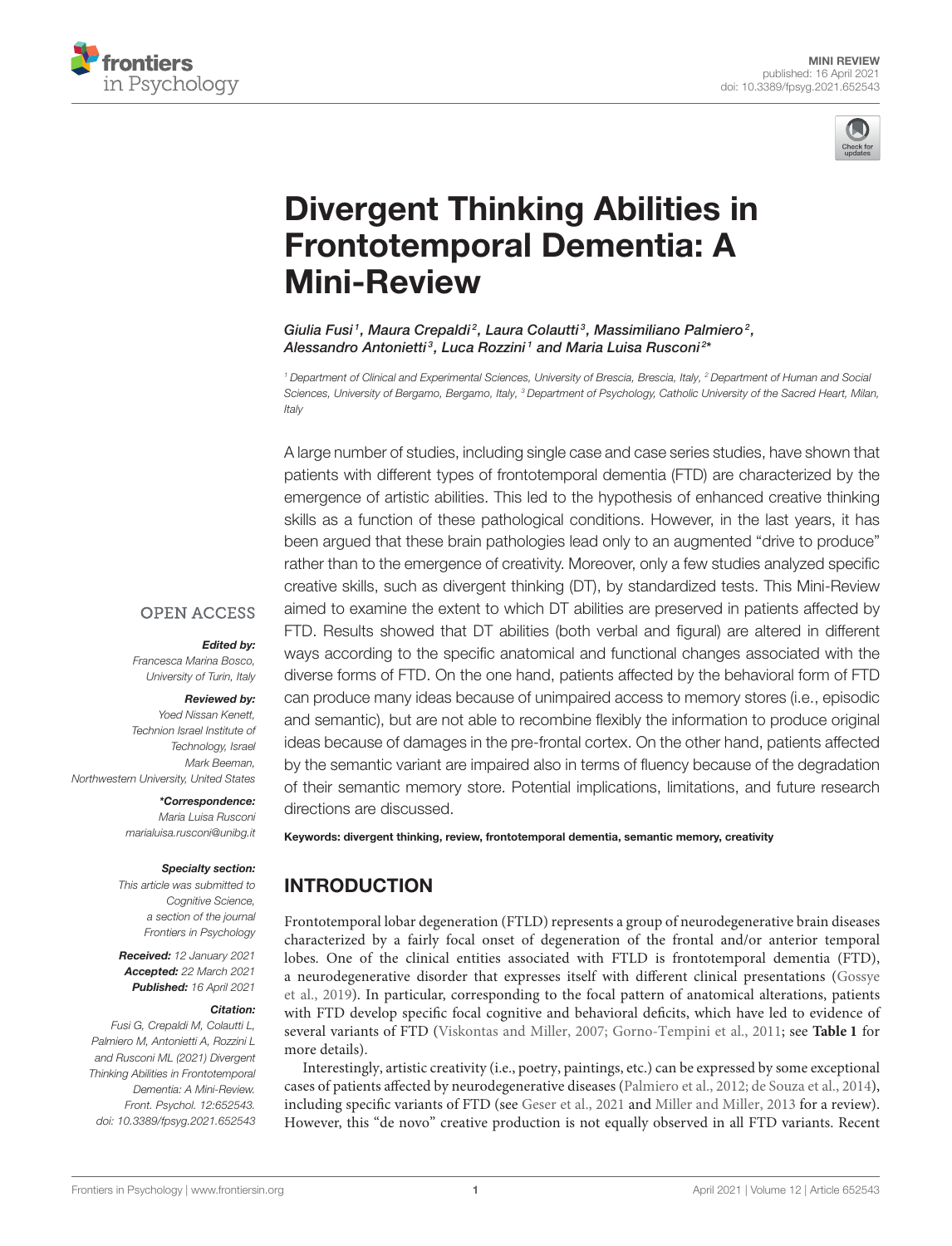<span id="page-1-0"></span>TABLE 1 | Summary of anatomic, cognitive, and emotional/behavioral alterations observed in the FTD variants.

| <b>FTD</b> variant                                   | <b>Anatomical alterations</b>                                                                                                                                                                             | <b>Cognitive and behavioral alterations</b><br>Remarkable change in personality with prominent apathy and<br>disinhibition, accompanied by a lack of empathy and insight,<br>stereotypical behaviors and changes in eating habits,<br>obsessive-compulsive behaviors. Executive dysfunctions and<br>altered social cognition are also observed yet with relative<br>preservation of other cognitive areas such as visuospatial function<br>and memory in the early stages (Musa et al., 2020). |  |  |
|------------------------------------------------------|-----------------------------------------------------------------------------------------------------------------------------------------------------------------------------------------------------------|------------------------------------------------------------------------------------------------------------------------------------------------------------------------------------------------------------------------------------------------------------------------------------------------------------------------------------------------------------------------------------------------------------------------------------------------------------------------------------------------|--|--|
| <b>Behavioral FTD</b>                                | Atrophy in the frontal and temporal lobes,<br>the insula and the anterior cingulate cortex<br>(ACC), with the earliest involvement of<br>frontal paralimbic cortices and insula<br>(Meeter et al., 2017). |                                                                                                                                                                                                                                                                                                                                                                                                                                                                                                |  |  |
| Semantic variant of primary progressive<br>aphasia   | Asymmetrical (commonly left- sided)<br>antero-inferior temporal lobe atrophy,<br>hypometabolism or hypoperfusion                                                                                          | Anomia, impaired object knowledge, particularly for low-<br>frequency or low-familiarity items, progressive loss of word<br>meaning and impaired single words comprehension but with<br>preserved fluency and repetition. Possible surface dyslexia and<br>dysgraphia (Gorno-Tempini et al., 2011).                                                                                                                                                                                            |  |  |
| Non-fluent/agrammatic primary<br>progressive aphasia | Predominantly left-sided inferior<br>fronto-insular atrophy, hypometabolism or<br>hypoperfusion                                                                                                           | Characterized by agrammatism and/or apraxia of speech with<br>progressive uncertainties of speech that in turn progress to<br>mutism. Impaired comprehension of syntactically complex<br>sentences, but with spared object knowledge and word<br>comprehension (Gorno-Tempini et al., 2011).                                                                                                                                                                                                   |  |  |
| Logopenic primary progressive aphasia                | Left temporoparietal junction, posterior<br>perisylvian or parietal atrophy,<br>hypometabolism or hypoperfusion                                                                                           | Impaired single-word retrieval in spontaneous speech and naming<br>and impaired repetition of sentences and phrases, possible<br>phonological errors in spontaneous speech and naming but with<br>spared single-word comprehension and object knowledge, motor<br>speech and absence of frank agrammatism (Gorno-Tempini et al.,<br>2011).                                                                                                                                                     |  |  |

#### works suggest that these productions, in this type of patients, are rare [\(Abraham, 2019\)](#page-5-0), and the idea that their artistic expressions are the result of the need for some form of communication [\(Zaidel, 2014\)](#page-7-1), of a general "drive to produce" [\(Canesi et al.,](#page-5-1) [2012\)](#page-5-1), or of a "pseudo-creative production" triggered by their cognitive or behavioral characteristics such as perseveration or disinhibition [\(De Souza et al., 2010;](#page-6-8) [de Souza et al., 2014\)](#page-6-3), emerged. In addition, previous research assessed mostly patients' artistic productions instead of their creative cognition skills by standardized tests such as divergent thinking (DT) tasks. This means that the extent to which FTD patients are capable to express actual creativity has to be still demonstrated.

DT is not a synonym of creativity [\(Piffer, 2012;](#page-6-9) Runco and Jaeger, [2012\)](#page-6-10), but it was assumed to lie at the heart of creative thinking [\(Runco and Acar, 2012;](#page-6-11) [Jauk, 2019\)](#page-6-12). DT relies on the ability to answer in a fluent (produce many relevant responses), flexible (consider different categories), original (produce unique ideas), and elaborate (embellish ideas with details) way to openended questions [\(Guilford, 1956\)](#page-6-13). It has been recognized as a measure of the "creative potential" [\(Runco and Acar, 2012\)](#page-6-11) and as a valid indicator of real-world creative achievements [\(Jauk et al., 2014\)](#page-6-14). In this vein, the assessment of DT skills in FTD patients, who are characterized by specific anatomical and behavioral alterations, might be useful to better understand the neural substrates of creative cognition [\(Ovando-Tellez et al.,](#page-6-15) [2019\)](#page-6-15).

The aim of this mini-review is to summarize the main empirical findings regarding DT abilities in different FTD variants, highlighting literature gaps and providing some suggestions for future studies.

# METHODS

The literature search of available sources describing DT abilities in patients with a diagnosis of FTD was conducted on PubMed, Google Scholar, and Scopus with the following keywords: "frontotemporal dementia AND divergent thinking," "frontotemporal dementia AND creativity," "primary progressive aphasia AND divergent thinking," and "primary progressive aphasia AND creativity." Only full-text journal article published in English that employed specific tasks or batteries recognized as standardized methods to address DT were considered (see **[Table 2](#page-2-0)**).

### RESULT: DIVERGENT THINKING IN FTD PATIENTS: STATE OF THE ART

All the selected studies showed a general decline in DT abilities. The following subsections summarize the main hypotheses proposed by the authors by subdividing them according to the considered FTD variant.

#### FTD Behavioral Variant

Patients with the behavioral variant of FTD, characterized primarily by frontal alterations and significant behavioral changes such as apathy and disinhibition, stereotyped behaviors, and prominent dysfunction in executive and control functions, show a decline in both figural [\(Hart and Wade, 2006;](#page-6-16) De Souza et al., [2010;](#page-6-8) [Ruggiero et al., 2019\)](#page-6-17) and verbal [\(Rankin et al., 2007;](#page-6-18) [De Souza et al., 2010;](#page-6-8) [Paulin et al., 2020\)](#page-6-19) DT. [Hart and Wade](#page-6-16)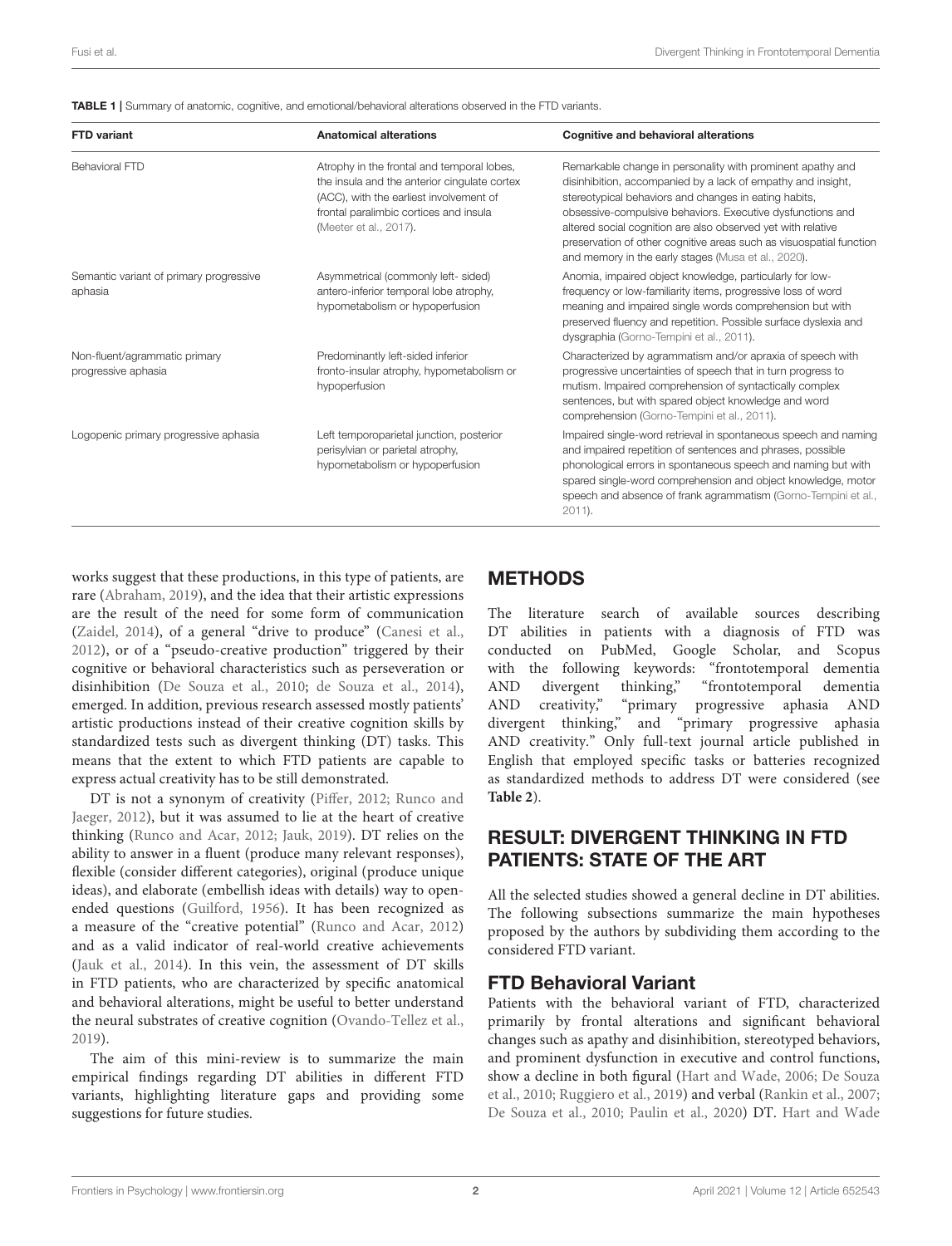<span id="page-2-0"></span>TABLE 2 | Studies exploring DT abilities in FTD patients: characteristics, provided data, and results.

| References                   | N patients and diagnosis                                                                                                                                                                                                                                                                                              | Neuroimaging                                                                                                                                                                                                                                                                                                                                                      | DT measures                                                                | <b>Material</b>                 | DT indexes and<br>scoring<br>procedure                                                                                                                                                       | <b>Results</b>                                                                                                                                                                                                                                                                                                                                                                                                                                                                                      |
|------------------------------|-----------------------------------------------------------------------------------------------------------------------------------------------------------------------------------------------------------------------------------------------------------------------------------------------------------------------|-------------------------------------------------------------------------------------------------------------------------------------------------------------------------------------------------------------------------------------------------------------------------------------------------------------------------------------------------------------------|----------------------------------------------------------------------------|---------------------------------|----------------------------------------------------------------------------------------------------------------------------------------------------------------------------------------------|-----------------------------------------------------------------------------------------------------------------------------------------------------------------------------------------------------------------------------------------------------------------------------------------------------------------------------------------------------------------------------------------------------------------------------------------------------------------------------------------------------|
| 1. Hart and<br>Wade (2006)   | 19 early DAT and 4 FTD;<br>that were treated as a<br>unique "Dementia group"<br>(Mean age = $70.5 \pm 8.4$ );<br><b>HC</b> (12, Mean<br>$age = 70.4, \pm 5.9$ .                                                                                                                                                       | Np                                                                                                                                                                                                                                                                                                                                                                | Two complex<br>fluency tasks<br>(CFT): adapted<br>AUT and<br>Possible Jobs | Verbal                          | Not specified<br>Only a total score<br>of the two tasks<br>were provided                                                                                                                     | All patients were impaired in<br>every fluency task but AUT and<br>Possible Jobs were more<br>sensitive to early cognitive<br>decline. The analyses were also<br>run without FTD patients and<br>the results were the same.                                                                                                                                                                                                                                                                         |
| 2. Rankin<br>et al. (2007)   | 18 FTLD: 9 FTD (Mean<br>$age = 57.00, \pm 5.96$ ) and 9<br>SD (Mean<br>$age = 63.67, \pm 6.87$ ; 16<br>AD (Mean<br>$age = 71.00, \pm 11.24$ ; 15<br>HC (Mean<br>$age = 66.73, \pm 9.37.$                                                                                                                              | Np                                                                                                                                                                                                                                                                                                                                                                | <b>TTCT</b> (picture<br>completion task<br>only).                          | Figural                         | Fluency, Originality,<br>Elaboration:<br>Resistance to<br>premature closure.<br>+ checklist of<br>creative strengths                                                                         | svPPA patients performed very<br>poorly on standardized testing<br>of non-verbal DT task (in all DT<br>indexes: fluency, originality and<br>elaboration). FTD failed to resist<br>to premature closure, while AD<br>performance is not<br>distinguishable from HC.                                                                                                                                                                                                                                  |
| 3. De Souza<br>et al. (2010) | 17 bvFTD (Mean<br>$age = 71.1, \pm 9.13$ . They<br>showed a history of<br>progressive decline in social<br>interpersonal behavior, with<br>emotional blunting and loss<br>of insight. 17 HC (Mean<br>$age = 67.6, \pm 6.71.$                                                                                          | SPECT at rest: bvFTD<br>patients showed a<br>large bilateral frontal<br>and temporal<br>hypoperfusion                                                                                                                                                                                                                                                             | <b>TTCT</b>                                                                | Verbal, Figural                 | Total scores for<br>verbal vs. figural<br>DT. For each<br>category fluency,<br>flexibility and<br>originality scores<br>were calculated.                                                     | The bvFTD performed worse in<br>all the DT tasks with respect to<br>HC. Behavioral: The global<br>TTCT score was correlated with<br>general cognitive functioning<br>and with frontal functions<br>measures and batteries.<br>Imaging: in bvFTD patients,<br>positive correlations were<br>mostly found between creativity<br>tests (global, verbal and visual)<br>and rostral pre-frontal cortex<br>perfusion.                                                                                     |
| 4. Ruggiero<br>et al. (2019) | 11 FTD (Mean<br>$age = 70, \pm 4.83$ ; 8bvFTD,<br>3svPPA) considered as a<br>unique group. 15 HC (Mean<br>$age = 61.87, \pm 8.55$ ).                                                                                                                                                                                  | <b>Np</b>                                                                                                                                                                                                                                                                                                                                                         | DTT (Williams,<br>1994; Ruggiero<br>et al., 2018).                         | Figural, verbal<br>(only title) | Fluidity, flexibility,<br>originality,<br>processing                                                                                                                                         | FTD patients showed a<br>decreased performance in all<br>DT subscores (except for the<br>processing subscore).                                                                                                                                                                                                                                                                                                                                                                                      |
| 5. Paulin et al.<br>(2020)   | 15 probable bvFTD (Mean<br>$age = 62.9 \pm 7.2$ ).<br>10 svPPA (Mean<br>$age = 64.9 \pm 6.2$<br>characterized by marked<br>language disturbances<br>manifesting in impaired<br>naming and<br>comprehension, in the<br>context of intact phonology<br>and fluency of speech.<br>20 HC (Mean age $= 66.8$<br>$± 7.8$ ). | bvFTD: prominent<br>bilateral PFC and<br>anterior temporal<br>atrophy.<br>svPPA: the majority<br>$(n = 7)$ displayed the<br>classic left-lateralized<br>presentation,<br>beginning in the left<br>anterior temporal lobe<br>and evolving to a<br>left-predominant, yet<br>bilateral pattern, while<br>three cases showed<br>the less prevalent<br>right-sided SD. | <b>AUT</b>                                                                 | Verbal                          | Responses were<br>scored in line with<br>standard scoring<br>methods (Barbot<br>et al., 2019)<br>focusing on three<br>main outcome<br>measures:<br>Fluency, Originality,<br>and Flexibility. | A decrease in all indexes<br>(fluency, flexibility, originality)<br>compared to controls were<br>observed, with also a greater<br>decrease in fluency in svPPA<br>patients.<br>In svPPA: the fluency index<br>correlated robustly to the ability<br>to make links between semantic<br>concepts. Originality was<br>associated with measures of<br>semantic naming and<br>comprehension.<br>In bvFTD: the originality of the<br>responses correlated with letter<br>fluency and response inhibition. |

*DAT, Dementia of Alzheimer's type; FTLD, Frontotemporal lobar degeneration; svPPA, semantic variant of primary progressive aphasia; AD, Alzheimer Disease; bvFTD, behavioral variant frontotemporal dementia; HC, Healthy Control; AUT, Alternative Uses Task; TTCT, Torrance Test of Creative Thinking; DTT, Divergent Thinking Test; Np, Not provided.*

[\(2006\)](#page-6-16) revealed that a group of patients affected by dementia (i.e., patients with Alzheimer Disease – AD and behavioral variant FTD) scored low in terms of verbal fluency (number of relevant ideas) in both the Alternate Uses Task (asking to write down as many different uses for different objects) and Possible Jobs test (asking to list jobs that might be indicated by specific symbols or emblems). According to the authors, the decline of fluency in these patients might be explained by an executive dysfunction, which would reduce access to an intact semantic memory store. [De Souza et al. \(2010\)](#page-6-8) evaluated patients'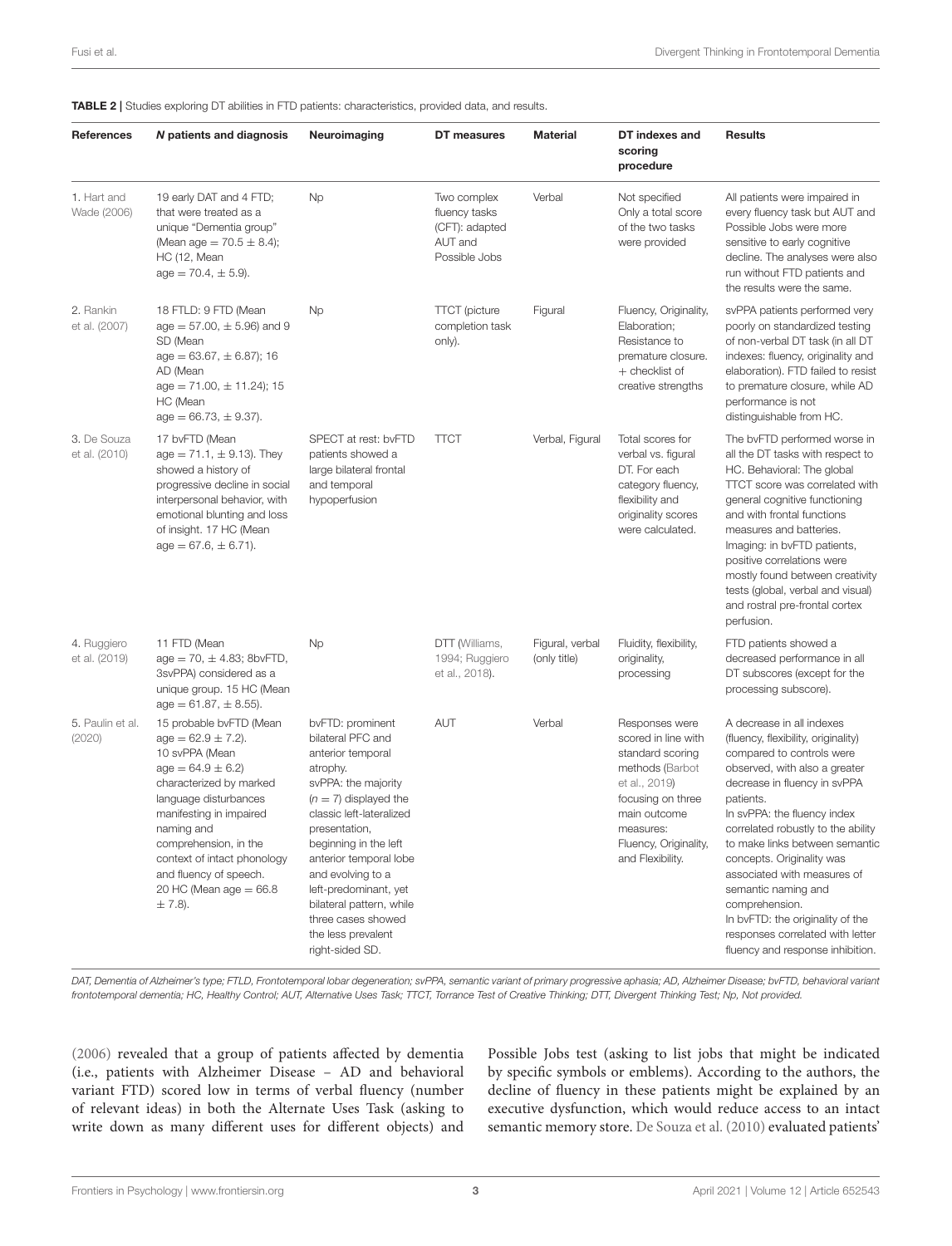performances by considering the correlations between DT and both behavioral (executive functions tasks) and neuroimaging (cerebral perfusion) data. Results showed that DT scores assessed by the Torrance Test of Creative Thinking (TTCT) were correlated to patients' performance on the executive functions tests and, particularly, to fluency and flexibility, but not to attentional scores. Authors claimed that higher levels of frontal function impairment correlate to lower levels of divergent thinking. Moreover, authors suggested that proper functioning of the frontal poles supports DT, highlighting the role of topdown processes as pivotal for creative cognition. Accordingly, Ruggiero et al. [Ruggiero et al. \(2019\)](#page-6-17), who evaluated a mixed FTD group (combining behavioral and semantic variants), suggested that poor creative abilities in these patients might be due to the alteration of the frontal lobes, which represent the main connection between the temporal and parietal lobes where knowledge and concepts are stored. Moreover, [Paulin et al. \(2020\)](#page-6-19) found that patients with the behavioral variant showed impaired verbal DT in terms of fluency, flexibility, and originality as compared with healthy controls. In addition, the authors showed that the left middle frontal gyrus was strongly correlated to DT performance, confirming the role of frontal lobes in the creative process. Finally, [Rankin et al. \(2007\)](#page-6-18) found no significant difference between patients affected by the behavioral variant FTD and healthy controls in the figural part of the TTCT, except for the resistance to premature closure (i.e., when incomplete figures are not closed by the quickest route), as if figural DT was impaired to a lesser extent.

### Semantic Variant of Primary Progressive Aphasia

[Rankin et al. \(2007\)](#page-6-18) evaluated a cohort of patients with the semantic variant, characterized primarily by a selective degradation of conceptual knowledge, who showed a strong decline in figural DT. According to the authors, the preservation of semantic abilities may be somewhat necessary for conceptual flexibility and for moving beyond a concrete representation of the immediate visual stimuli and to perform some form of conceptual associations. Moreover, [Paulin et al. \(2020\)](#page-6-19) highlighted that these patients were even less fluent than patients affected by the behavioral variant, in a verbal DT task. They showed also that the fluency index correlated robustly to a measure of semantic association which measures the ability to make links between semantic concepts; therefore, they hypothesized that the progressive deterioration of semantic knowledge in these patients precludes not only access to appropriate semantic constructs, but also impairs the capacity to draw novel associations between concepts in support of DT. In other words, semantic memory would be a necessary scaffold for a host of flexible expressions of creative cognition.

# Nonfluent and Logopenic Variant of Primary Progressive Aphasia (PPA)

No data are available.

### DISCUSSION: THE INTERPLAY BETWEEN MEMORY SYSTEMS AND COGNITIVE CONTROL: WHAT FTD PATIENTS CAN TELL US?

### The Role of Semantic Memory and the Default Mode Network

Creative cognition is hypothesized to rely on both episodic and semantic memory processes, even if it goes beyond them. Researchers widely agree on the fact that new ideas do not come from scratch but arise from meaningful variations and recombination of available knowledge (see [Benedek and Fink,](#page-5-3) [2019](#page-5-3) for a review). In particular, hippocampus, a brain structure which is involved in episodic memory, plays a key role in DT [\(Sheldon et al., 2011;](#page-6-21) [Beaty et al., 2016\)](#page-5-4). Besides, a growing amount of studies also support the role of semantic memory in creative cognition. Semantic memory is described as the store of concepts and facts [\(Budson and Price, 2005;](#page-5-5) McRae and Jones, [2013\)](#page-6-22) and it is believed to be necessary for the ability to associate and connect useful ideas, especially if they are distant from each other [\(Mednick, 1962\)](#page-6-23). In this direction, according to Mednick's theory, creative individuals would be characterized by a more flexible organization of words and concepts in their semantic memory, which allows them to activate and combine remote ideas. This claim has been applied to creativity in terms of "semantic distance": this theoretical notion assumes that the farther one moves from a concept in the semantic space, the higher is the probability to generate a creative idea. Actually, recent studies confirmed that highly creative individuals are faster in generating associative responses between distant concepts, tend to provide higher percentages of unique associative responses [\(Kenett et al., 2014\)](#page-6-24), show more associative links in their semantic network [\(Rossmann and Fink,](#page-6-25) [2010\)](#page-6-25), as well as a more flexible semantic memory structure (i.e., higher connectivity, shorter distances between concepts, lower modularity; see [Benedek et al., 2017;](#page-5-6) [Kenett et al., 2018;](#page-6-26) [Kenett and Faust, 2019;](#page-6-27) [Beaty and Kenett, 2020;](#page-5-7) [He et al.,](#page-6-28) [2020\)](#page-6-28). Moreover, associative abilities have been strictly related to creative cognition [\(Benedek et al., 2012;](#page-5-8) [Beaty et al., 2014\)](#page-5-9) and seem to mediate the relationship between the semantic memory individual structure and verbal creativity skills as if the spread of information in the semantic memory store could facilitate verbal creative thinking by associative abilities [\(He et al., 2020\)](#page-6-28).

Summing up, there is evidence that remote elements of knowledge might be greatly interconnected in highly creative individuals and that a more flexible and efficient semantic memory structure and higher associative abilities are associated with creative performances. Moreover, [Beaty et al. \(2020\)](#page-5-10) proved dissociable contributions of episodic and semantic memory processes to creative cognition, suggesting that distinct regions within the default mode network (DMN) that is usually associated with spontaneous and self-generated thought, support specific memory-related processes during DT. In addition, researchers confirmed the involvement of both the Semantic Control Network (SCN, [Noonan et al., 2013\)](#page-6-29), which is considered pivotal for flexible retrieval of stored knowledge (Cogdell-Brooke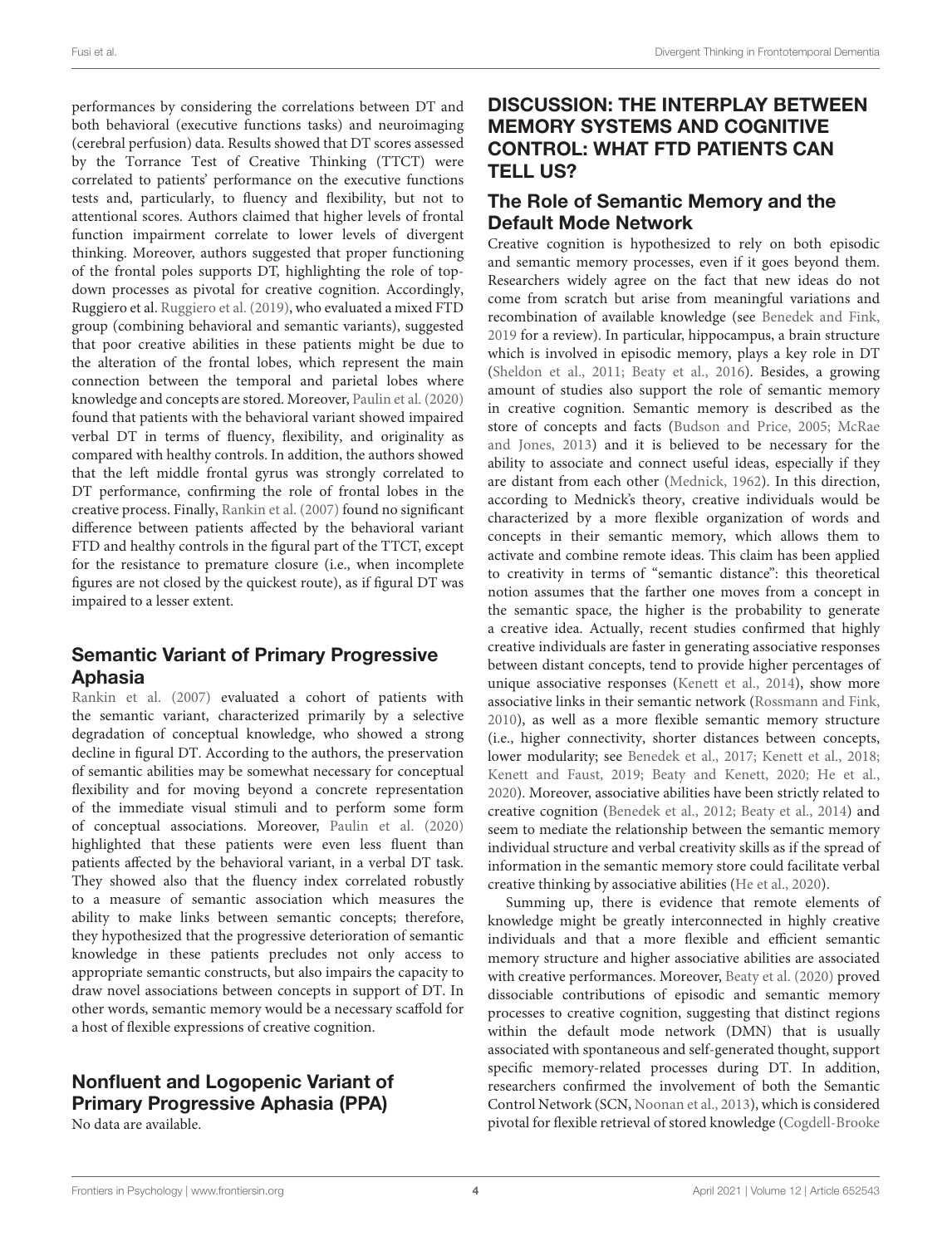et al., [2020\)](#page-6-30) and the DMN [\(Beaty et al., 2016,](#page-5-4) [2018\)](#page-5-11) during DT tasks, highlighting their pivotal role in creative cognition, even if their specific interaction remains to be clarified (Ovando-Tellez et al., [2019\)](#page-6-15).

In this light, it is not surprising to find that a deficit or an alteration of the semantic memory structure or content, such as the one that occurs in patients affected by the semantic variant of PPA, can cause a decline in the ability to generate several, novel, useful, and appropriate ideas. Indeed, these patients showed difficulty in providing original and elaborated solutions, probably because of their deficit in word finding and in the understanding of their meanings. Moreover, according to the degradation of their semantic system, patients with the semantic variant provide even fewer creative solutions than patients with other variants such as the behavioral one [\(Paulin et al., 2020\)](#page-6-19). Additionally, the specific alteration of the semantic system seems to disrupt both verbal [\(Hart and Wade, 2006;](#page-6-16) [Paulin et al.,](#page-6-19) [2020\)](#page-6-19) and figural DT [\(Rankin et al., 2007\)](#page-6-18). Thus, an intact semantic store and the ability to access it flexibly [\(Hass, 2017;](#page-6-31) [Forthmann et al., 2019\)](#page-6-32) appear to be key requirements for accessing information that needs to be recombined to generate diverse and original ideas. Finally, it can be observed that there is a lack of standardized assessment on patients with different forms of primary progressive aphasia, such as the non-fluent and logopenic variants, which are characterized by a sparing of semantic and episodic memory stores in the early phase of the disease [\(Montembeault et al., 2018\)](#page-6-33). This would help to better disentangle the major role of more general language abilities from that of semantic memory structure and functioning.

### The Role of Cognitive Control and the Executive Network

The generation of novel ideas depends not only on the ability to retrieve known information from episodic and semantic memory, but involves also the interaction between multiple control functions, which are related to the functioning of the frontal lobes [\(Benedek et al., 2014\)](#page-5-12). Higher creative abilities have been correlated to the ability to overcome knowledge constraints imposed by the semantic knowledge structure [\(Abraham et al.,](#page-5-13) [2012\)](#page-5-13), to inhibit prepotent [\(Edl et al., 2014\)](#page-6-34) and automatic responses [\(Gupta et al., 2012\)](#page-6-35), to update and integrate old and new information [\(Zabelina et al., 2019\)](#page-7-3), to use flexible cognitive control [\(Zabelina and Robinson, 2010\)](#page-7-4), depending on the goals and the characteristics of a given task [\(Chrysikou et al., 2013\)](#page-5-14), and to conduct a "goal-directed memory retrieval" (i.e., "the ability to strategically search episodic and semantic memory for task-relevant information": [Beaty et al., 2019,](#page-5-15) p. 22). Notably, these findings are also consistent with neuroimaging reviews and meta-analyses (i.e., [Gonen-Yaacovi et al., 2013;](#page-6-36) [Boccia et al.,](#page-5-16) [2015;](#page-5-16) [Wu et al., 2015\)](#page-7-5), neuromodulation data (i.e., Colombo et al., [2015\)](#page-6-37) and with clinical findings [\(Abraham et al., 2012;](#page-5-13) [de Souza et al., 2014\)](#page-6-3): all together these studies support the pivotal role of frontal regions and specifically of the executive network (EN, [Beaty et al., 2016;](#page-5-4) [Ovando-Tellez et al., 2019\)](#page-6-15). Furthermore, an interplay between the DMN, which supports idea generation and association, and the EN, which is involved in guiding, constraining, and adapting DN processes to meet creative task goals [\(Beaty et al., 2019\)](#page-5-15) is considered pivotal during the performance of DT tasks [\(Beaty et al., 2016\)](#page-5-4), even in older people [\(Adnan et al., 2019\)](#page-5-17). Thus, atrophy and/or impaired brain metabolism and perfusion in frontal areas, which characterize the behavioral variant of FTD, could selectively impair DT as a result of a deficit in top-down control processes, which prevent the inhibition of automatic and old ideas, to perform controlled retrieval in memory systems, and to integrate and associate remote information. This would clarify why these patients are more fluent during DT tasks than patients affected by the semantic variant of PPA, although they are less flexible and original than healthy controls. In other words, even if they access information, there is no strategic or top-down control, with the result that information is not used flexibly, and novel and appropriate ideas are not produced.

In conclusion, these results are consistent with the neurocognitive framework of creative cognition (Benedek and Fink, [2019\)](#page-5-3) which assumed the key role of both the prefrontal cortex (PFC), which drives attentional and cognitive control functions, and the hippocampus, which drives memory processes (both episodic and semantic). This means that a significant and specific decline in DT abilities can be caused by alterations exhibited by the different variants of FTD patients in the DMN, EN, or SMN. On the one hand, patients affected by the behavioral variant characterized by frontal and executive alterations, seem to be able to produce many ideas because of unimpaired access to both episodic and semantic memory stores, even though they are not able to recombine flexibly this information to produce original ideas. On the other hand, patients affected by the semantic variant, characterized by the degradation of the semantic memory store, are even more impaired than patients affected by the behavioral variant given that the semantic memory store is a necessary scaffold to perform DT tasks [\(Paulin et al., 2020\)](#page-6-19).

### LIMITATIONS AND FUTURE DIRECTIONS

Although the study of patients with neurological diseases has brought great progress in the understanding of the neural substrates and cognitive processes involved in DT, there are still too few studies to draw any final conclusions and, even more importantly, some methodological and theoretical issues need to be addressed.

Specifically, two out of five selected studies merged different groups of patients: [Hart and Wade \(2006\)](#page-6-16) considered AD and FTD patients as a unique "dementia" group, whereas Ruggiero et al. [\(2019\)](#page-6-17) merged patients affected by the behavioral variant of FTD and patients with the semantic variant of PPA as a unique FTD group. Then, even studies focused on specific categories of patients, such as the semantic variant PPA [\(Paulin et al.,](#page-6-19) [2020\)](#page-6-19), used patients with different atrophy patterns (left/right side presentation). Thus, although these studies led to some interesting hypotheses, the conclusions just drawn may be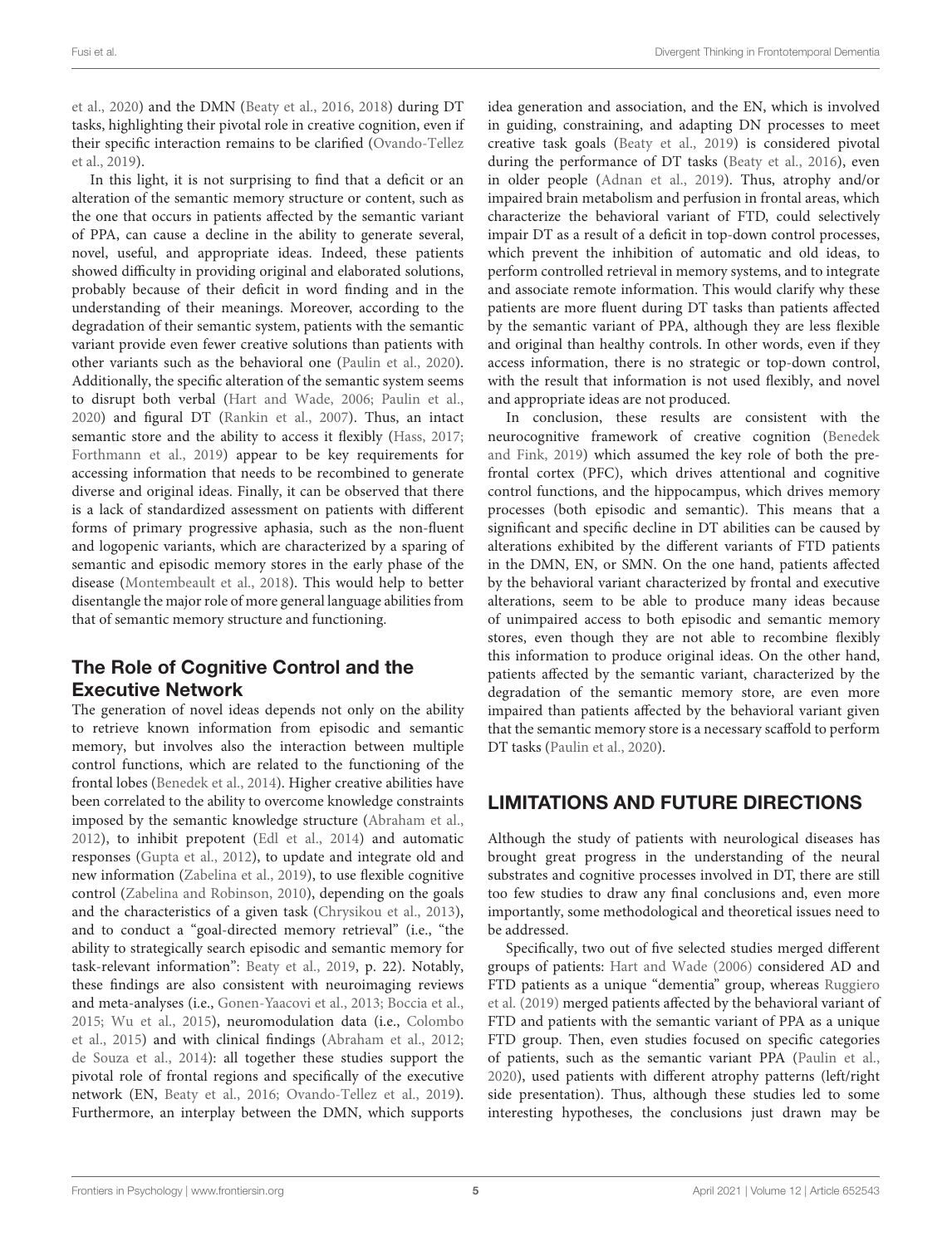misleading because of these sampling issues. To this end, a more accurate selection, as well as an exhaustive behavioral, structural, and functional neuroimaging evaluation, can certainly lead to more reliable results in future studies and might be extremely useful not only in disentangling the role of both semantic memory structure and frontal functions, but also in deepening the notion about the existing relationships between DMN, SCN, and EN in creative cognition. Future studies might consider more systematically that verbal and figural/visuo-spatial abilities rely on both multi-componential and specific neural networks [\(Boccia et al., 2015\)](#page-5-16), and the extent to which these abilities are selectively altered by different FTD variants. In this direction, future studies could also explore if different forms of DT (i.e., visual, musical, and motor - see [Palmiero et al., 2019,](#page-6-38) [2020\)](#page-6-39) can be used to bypass language deficits (i.e., agrammatism and impaired fluency) of patients with non-fluent and logopenic variants of primary progressive aphasia to assess their creative cognition abilities; they are indeed characterized by the sparing in semantic and episodic memory networks and, at least in part, in the control functions needed to accomplish this type of tasks. In this direction, future studies could also explore whether different forms of DT (i.e., visual, musical, and motor - see Palmiero et al., [2019,](#page-6-38) [2020\)](#page-6-39) can be used to bypass the language deficits (i.e., agrammatism and impaired fluency) of patients with nonfluent and logopenic variants of primary progressive aphasia to assess their creative cognition abilities. Indeed, these patients are characterized by sparing, at least in the early stages, in the semantic and episodic memory networks and, in part, in the

#### **REFERENCES**

- <span id="page-5-0"></span>Abraham, A. (2019). The neuropsychology of creativity. Curr. Opin. Behav. Sci. 27, 71–76. doi: [10.1016/j.cobeha.2018.09.011](https://doi.org/10.1016/j.cobeha.2018.09.011)
- <span id="page-5-13"></span>Abraham, A., Beudt, S., Ott, D. V. M., and Yves Von Cramon, D. (2012). Creative cognition and the brain: dissociations between frontal, parietal-temporal and basal ganglia groups. Brain Res. 1482, 55–70. doi: [10.1016/j.brainres.2012.09.007](https://doi.org/10.1016/j.brainres.2012.09.007)
- <span id="page-5-17"></span>Adnan, A., Beaty, R., Lam, J., Spreng, R. N., and Turner, G. R. (2019). Intrinsic default—executive coupling of the creative aging brain. Soc. Cog. Affect. Neurosci. [14, 291–303. doi: 10.1093/scan/](https://doi.org/10.1093/scan/nsz013) nsz013
- <span id="page-5-2"></span>Barbot, B., Hass, R. W., and Reiter-Palmon, R. (2019). Creativity assessment in psychological research:(Re) setting the standards. Psychol. Aesthet. Creat. Arts 13:233. doi: [10.1037/aca0000233](https://doi.org/10.1037/aca0000233)
- <span id="page-5-4"></span>Beaty, R. E., Benedek, M., Silvia, P. J., and Schacter, D. L. (2016). Creative cognition and brain network dynamics. Trends Cogn. Sci. 20, 87–95. doi: [10.1016/j.tics.2015.10.004](https://doi.org/10.1016/j.tics.2015.10.004)
- <span id="page-5-10"></span>Beaty, R. E., Chen, Q., Christensen, A. P., Kenett, Y. N., Silvia, P. J., Benedek, M., et al. (2020). Default network contributions to episodic and semantic processing during divergent creative thinking: a representational similarity analysis. Neuroimage [209:116499. doi: 10.1016/j.neuroimage.2019.1](https://doi.org/10.1016/j.neuroimage.2019.116499) 16499
- <span id="page-5-7"></span>Beaty, R. E., and Kenett, Y. N. (2020). Mapping the creative mind. Am. Sci. 108, 218–224. doi: [10.1511/2020.108.4.218](https://doi.org/10.1511/2020.108.4.218)
- <span id="page-5-11"></span>Beaty, R. E., Kenett, Y. N., Christensen, A. P., Rosenberg, M. D., Benedek, M., Chen, Q., et al. (2018). Robust prediction of individual creative ability from brain functional connectivity. PNAS 115, 1087–1092. doi: [10.1073/pnas.1713532115](https://doi.org/10.1073/pnas.1713532115)
- <span id="page-5-15"></span>Beaty, R. E., Seli, P., and Schacter, D. L. (2019). Network neuroscience of creative cognition: mapping cognitive mechanisms and individual

control functions necessary to perform these types of tasks and could therefore provide additional insight into the role of these systems in creative thinking abilities.

Finally, it is worth noting that recognizing the specific neurofunctional underpinnings (i.e., critical brain areas and cognitive functions) associated with DT through in-depth assessments of FTD patients could also have some important practical implications. In particular, this could help researchers to implement cognitive stimulation programs through DT tasks to improve cognitive functioning in both healthy older adults (see, e.g., [Fusi et al., 2020b\)](#page-6-40) and patients with various neurological or neurodegenerative diseases [\(Colautti et al., 2018;](#page-6-41) [Ruggiero et al.,](#page-6-17) [2019\)](#page-6-17), especially in the early stages [\(Hart and Wade, 2006;](#page-6-16) Fusi et al., [2020a\)](#page-6-42).

#### AUTHOR CONTRIBUTIONS

GF wrote the article. MC, LC, and MP were involved in the literature search, in the discussion of theoretical and methodological issues, and supported the writing procedures. AA, LR, and MR supervised all the writing process and the hypotheses advanced. All authors contributed to the article and approved the submitted version.

### FUNDING

This work has been supported by Fondazione Cariplo, grant n ◦ 2018-0792.

differences in the creative brain. Curr. Opin. Behav. Sci. 27, 22–30. doi: [10.1016/j.cobeha.2018.08.013](https://doi.org/10.1016/j.cobeha.2018.08.013)

- <span id="page-5-9"></span>Beaty, R. E., Silvia, P. J., Nusbaum, E. C., Jauk, E., and Benedek, M. (2014). The roles of associative and executive processes in creative cognition. Mem. Cognit. 42, 1186–1197. doi: [10.3758/s13421-014-0428-8](https://doi.org/10.3758/s13421-014-0428-8)
- <span id="page-5-3"></span>Benedek, M., and Fink, A. (2019). Toward a neurocognitive framework of creative cognition: the role of memory, attention, and cognitive control. Curr. Opin. Behav. Sci. 27, 116–122. doi: [10.1016/j.cobeha.2018.11.002](https://doi.org/10.1016/j.cobeha.2018.11.002)
- <span id="page-5-12"></span>Benedek, M., Jauk, E., Sommer, M., Arendasy, M., and Neubauer, A. C. (2014). Intelligence, creativity, and cognitive control: the common and differential involvement of executive functions in intelligence and creativity. Intelligence 46, 73–83. doi: [10.1016/j.intell.2014.05.007](https://doi.org/10.1016/j.intell.2014.05.007)
- <span id="page-5-6"></span>Benedek, M., Kenett, Y. N., Umdasch, K., Anaki, D., Faust, M., and Neubauer, A. C. (2017). How semantic memory structure and intelligence contribute to creative thought: a network science approach. Think. Reason. 23, 158–183. doi: [10.1080/13546783.2016.1278034](https://doi.org/10.1080/13546783.2016.1278034)
- <span id="page-5-8"></span>Benedek, M., Konen, T., and Neubauer, A. C. (2012). Associative abilities underlying creativity. Psychol. Aesthet. Creat. Arts 6, 273–281. doi: [10.1037/a0027059](https://doi.org/10.1037/a0027059)
- <span id="page-5-16"></span>Boccia, M., Piccardi, L., Palermo, L., Nori, R., and Palmiero, M. (2015). Where do bright ideas occur in our brain? Meta-analytic evidence from neuroimaging studies of domain-specific creativity. Front. Psychol. 6:1195. doi: [10.3389/fpsyg.2015.01195](https://doi.org/10.3389/fpsyg.2015.01195)
- <span id="page-5-5"></span>Budson, A. E., and Price, B. H. (2005). Memory dysfunction. N. Engl. J. Med. 352, 692–699. doi: [10.1056/NEJMra041071](https://doi.org/10.1056/NEJMra041071)
- <span id="page-5-1"></span>Canesi, M., Rusconi, M. L., Isaias, I. U., and Pezzoli, G. (2012). Artistic productivity and creative thinking in Parkinson's disease. Eur. J. Neurol. 19, 468–472. doi: [10.1111/j.1468-1331.2011.03546.x](https://doi.org/10.1111/j.1468-1331.2011.03546.x)
- <span id="page-5-14"></span>Chrysikou, E. G., Weber, M. J., and Thompson-Schill, S. L. (2013). A matched filter hypothesis for cognitive control. Neuropsychologia 62, 341–355. doi: [10.1016/j.neuropsychologia.2013.10.021](https://doi.org/10.1016/j.neuropsychologia.2013.10.021)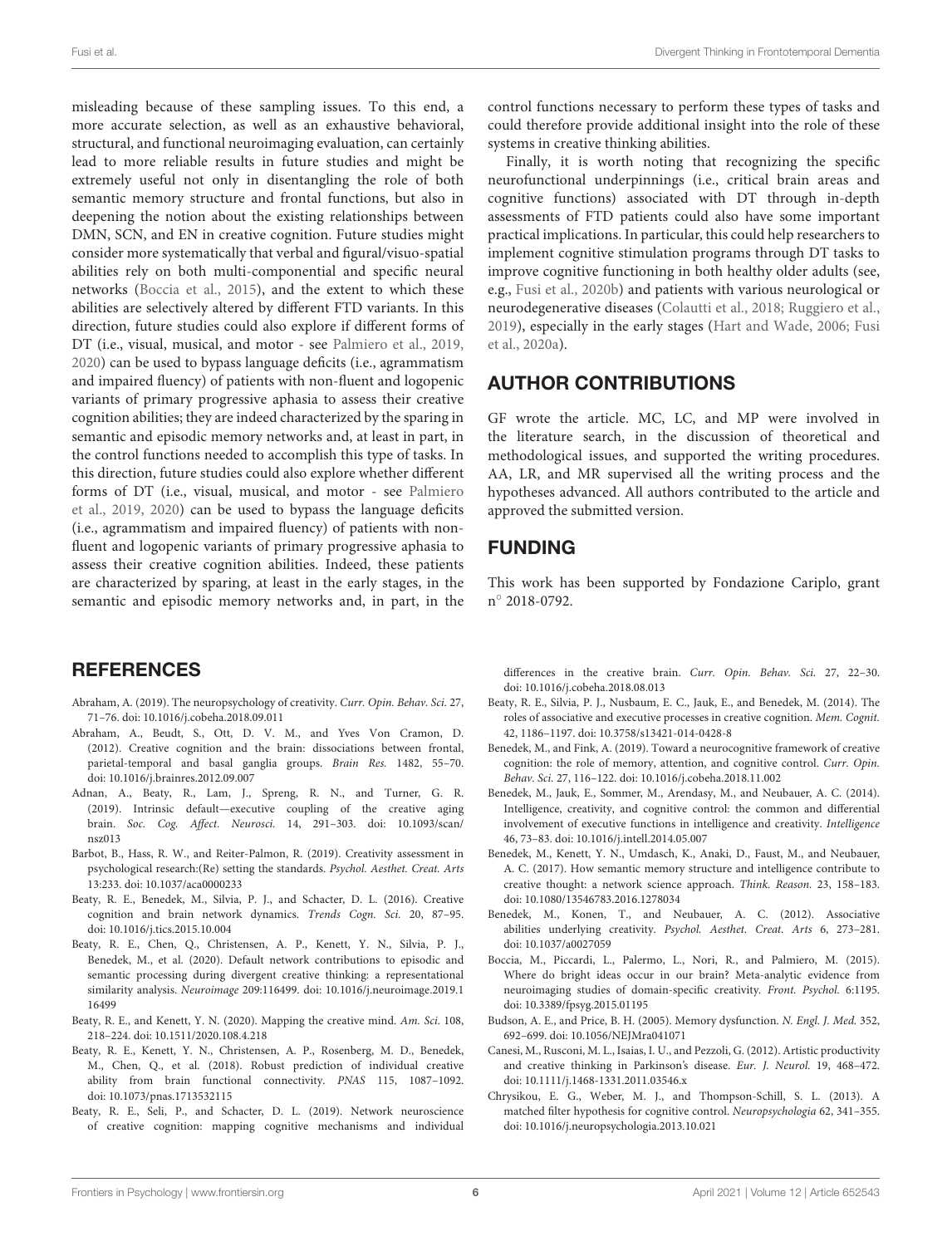- <span id="page-6-30"></span>Cogdell-Brooke, L. S., Sowden, P. T., Violante, I. R., and Thompson, H. E. (2020). A meta-analysis of functional magnetic resonance imaging studies of divergent thinking using activation likelihood estimation. Hum. Brain Mapp. 41, 5057–5077. doi: [10.1002/hbm.25170](https://doi.org/10.1002/hbm.25170)
- <span id="page-6-41"></span>Colautti, L., Baldissini, D., Colombo, V., Mottura, S., Sacco, M., Sozzi, M., et al. (2018). CREC: the role of serious games in improving flexibility in thinking in neuropsychological rehabilitation. Br. J. Educ. Technol. 49, 717–727. doi: [10.1111/bjet.12629](https://doi.org/10.1111/bjet.12629)
- <span id="page-6-37"></span>Colombo, B., Bartesaghi, N., Simonelli, L., and Antonietti, A. (2015). The combined effects of neurostimulation and priming on creative thinking: a preliminary tDCS study on dorsolateral prefrontal cortex. Front. Hum. Neurosci. 9:403. doi: [10.3389/fnhum.2015.00403](https://doi.org/10.3389/fnhum.2015.00403)
- <span id="page-6-3"></span>de Souza, L. C., Guimarães, H. C., Teixeira, A. L., Caramelli, P., Levy, R., Dubois, B., et al. (2014). Frontal lobe neurology and the creative mind. Front. Psychol. 5:761. doi: [10.3389/fpsyg.2014.00761](https://doi.org/10.3389/fpsyg.2014.00761)
- <span id="page-6-8"></span>De Souza, L. C., Volle, E., Bertoux, M., Czernecki, V., Funkiewiez, A., Allali, G., et al. (2010). Poor creativity in frontotemporal dementia: a window into the neural bases of the creative mind. Neuropsychologia 48, 3733–3742. doi: [10.1016/j.neuropsychologia.2010.09.010](https://doi.org/10.1016/j.neuropsychologia.2010.09.010)
- <span id="page-6-34"></span>Edl, S., Benedek, M., Papousek, I., Weiss, E. M., and Fink, A. (2014). Creativity and the Stroop interference effect. Pers. Individ. Dif. 69, 38–42. doi: [10.1016/j.paid.2014.05.009](https://doi.org/10.1016/j.paid.2014.05.009)
- <span id="page-6-32"></span>Forthmann, B., Jendryczko, D., Scharfen, J., Kleinkorres, R., Benedek, M., and Holling, H. (2019). Creative ideation, broad retrieval ability, and processing speed: a confirmatory study of nested cognitive abilities. Intelligence 75, 59–72. doi: [10.1016/j.intell.2019.04.006](https://doi.org/10.1016/j.intell.2019.04.006)
- <span id="page-6-42"></span>Fusi, G., Ferrari, E., Zanetti, M., Crepaldi, M., Bersanini, C., Paladino, A., et al. (2020a). A comparison of divergent thinking abilities between healthy elderly subjects and MCI patients: preliminary findings and implications. Front. Psychol. 11:738. doi: [10.3389/fpsyg.2020.00738](https://doi.org/10.3389/fpsyg.2020.00738)
- <span id="page-6-40"></span>Fusi, G., Lavolpe, S., Crepaldi, M., and Rusconi, M. L. (2020b). The controversial effect of age on DT abilities: a systematic review. J. Creat. Behav. 1–22. doi: [10.1002/jocb.461](https://doi.org/10.1002/jocb.461)
- <span id="page-6-4"></span>Geser, F., Jellinger, K. A., Fellner, L., Wenning, G. K., Yilmazer-Hanke, D., and Haybaeck, J. (2021). Emergent creativity in frontotemporal dementia. J. Neural. Transm. 128, 279–293. doi: [10.1007/s00702-021-02325-z](https://doi.org/10.1007/s00702-021-02325-z)
- <span id="page-6-36"></span>Gonen-Yaacovi, G., De Souza, L. C., Levy, R., Urbanski, M., Josse, G., and Volle, E. (2013). Rostral and caudal prefrontal contribution to creativity: a meta-analysis of functional imaging data. Front. Hum. Neurosci. 7:465. doi: [10.3389/fnhum.2013.00465](https://doi.org/10.3389/fnhum.2013.00465)
- <span id="page-6-1"></span>Gorno-Tempini, M. L., Hillis, A. E., Weintraub, S., Kertesz, A., Mendez, M., Cappa, S. F., et al. (2011). Classification of primary progressive aphasia and its variants. Neurology 76, 1006–1014. doi: [10.1212/WNL.0b013e31821103e6](https://doi.org/10.1212/WNL.0b013e31821103e6)
- <span id="page-6-0"></span>Gossye, H., Van Broeckhoven, C., and Engelborghs, S. (2019). The use of biomarkers and genetic screening to diagnose frontotemporal dementia: evidence and clinical implications. Front. Neurosci. 13:757. doi: [10.3389/fnins.2019.00757](https://doi.org/10.3389/fnins.2019.00757)
- <span id="page-6-13"></span>Guilford, J. P. (1956). The structure of intellect. Psychol. Bull. 53:267. doi: [10.1037/h0040755](https://doi.org/10.1037/h0040755)
- <span id="page-6-35"></span>Gupta, N., Jang, Y., Mednick, S. C., and Huber, D. E. (2012). The road not taken: creative solutions require avoidance of high-frequency responses. Psychol. Sci. 23, 288–294. doi: [10.1177/0956797611429710](https://doi.org/10.1177/0956797611429710)
- <span id="page-6-16"></span>Hart, R., and Wade, J. (2006). Divergent thinking in Alzheimer's and frontotemporal dementia. Aging Neuropsychol. Cognit. 13, 281–290. doi: [10.1080/13825580490904246](https://doi.org/10.1080/13825580490904246)
- <span id="page-6-31"></span>Hass, R. W. (2017). Semantic search during divergent thinking. Cognition 166, 344–357. doi: [10.1016/j.cognition.2017.05.039](https://doi.org/10.1016/j.cognition.2017.05.039)
- <span id="page-6-28"></span>He, L., Kenett, Y. N., Zhuang, K., Liu, C., Zeng, R., Yan, T., et al. (2020). The relation between semantic memory structure, associative abilities, and verbal and figural creativity. Think. Reason. doi: [10.1080/13546783.2020.1819415](https://doi.org/10.1080/13546783.2020.1819415)
- <span id="page-6-12"></span>Jauk, E. (2019). A bio-psycho-behavioral model of creativity. Curr. Opin. Behav. Sci. 27, 1–6. doi: [10.1016/j.cobeha.2018.08.012](https://doi.org/10.1016/j.cobeha.2018.08.012)
- <span id="page-6-14"></span>Jauk, E., Benedek, M., and Neubauer, A. C. (2014). The road to creative achievement: a latent variable model of ability and personality predictors. Eu. J. Pers. 28, 95–105. doi: [10.1002/per.1941](https://doi.org/10.1002/per.1941)
- <span id="page-6-24"></span>Kenett, Y. N., Anaki, D., and Faust, M. (2014). Investigating the structure of semantic networks in low and high creative persons. Front. Hum. Neurosci. 8:407. doi: [10.3389/fnhum.2014.00407](https://doi.org/10.3389/fnhum.2014.00407)
- <span id="page-6-27"></span>Kenett, Y. N., and Faust, M. (2019). A semantic network cartography of the creative mind. Trends Cogn. Sci. 23, 271–274. doi: [10.1016/j.tics.2019.01.007](https://doi.org/10.1016/j.tics.2019.01.007)
- <span id="page-6-26"></span>Kenett, Y. N., Levy, O., Kenett, D. Y., Stanley, H. E., Faust, M., and Havlin, S. (2018). Flexibility of thought in high creative individuals represented by percolation analysis. PNAS USA 115, 867–872. doi: [10.1073/pnas.1717362115](https://doi.org/10.1073/pnas.1717362115)
- <span id="page-6-22"></span>McRae, K., and Jones, M. (2013). "Semantic memory," in The Oxford Handbook of Cognitive Psychology, ed D. Reisberg (New York, NY: Oxford University Press), 206–219. doi: [10.1093/oxfordhb/9780195376746.013.0014](https://doi.org/10.1093/oxfordhb/9780195376746.013.0014)
- <span id="page-6-23"></span>Mednick, S. A. (1962). The associative basis of creativity. Psychol. Rev. 69, 220–32. doi: [10.1037/h0048850](https://doi.org/10.1037/h0048850)
- <span id="page-6-6"></span>Meeter, L. H., Kaat, L. D., Rohrer, J. D., and Van Swieten, J. C. (2017). Imaging and fluid biomarkers in frontotemporal dementia. Nat. Rev. Neurol. 13:406. doi: [10.1038/nrneurol.2017.75](https://doi.org/10.1038/nrneurol.2017.75)
- <span id="page-6-5"></span>Miller, Z. A., and Miller, B. L. (2013). Artistic creativity and dementia. Progr. Brain Res. 204, 99–112. doi: [10.1016/B978-0-444-63287-6.00005-1](https://doi.org/10.1016/B978-0-444-63287-6.00005-1)
- <span id="page-6-33"></span>Montembeault, M., Brambati, S. M., Gorno-Tempini, M. L., and Migliaccio, R. (2018). Clinical, anatomical, and pathological features in the three variants of primary progressive aphasia: a review. Front. Neurol. 9:692. doi: [10.3389/fneur.2018.00692](https://doi.org/10.3389/fneur.2018.00692)
- <span id="page-6-7"></span>Musa, G., Slachevsky, A., Muñoz-Neira, C., Mendez-Orellana, C., Villagra, R., González-Billault, C., et al. (2020). Alzheimer's disease or behavioral variant frontotemporal dementia? Review of key points toward an accurate clinical and neuropsychological diagnosis. J. Alzheimer D. 73, 833–848. doi: [10.3233/JAD-190924](https://doi.org/10.3233/JAD-190924)
- <span id="page-6-29"></span>Noonan, K. A., Jefferies, E., Visser, M., and Lambon Ralph, M. A. (2013). Going beyond inferior prefrontal involvement in semantic control: evidence for the additional contribution of dorsal angular gyrus and posterior. J. Cogn. Neurosci. 25, 1824–1850. doi: [10.1162/jocn\\_a\\_00442](https://doi.org/10.1162/jocn_a_00442)
- <span id="page-6-15"></span>Ovando-Tellez, M. P., Bieth, T., Bernard, M., and Volle, E. (2019). The contribution of the lesion approach to the neuroscience of creative cognition. Curr. Opin. Behav. Sci. 27, 100–108. doi: [10.1016/j.cobeha.2018.10.011](https://doi.org/10.1016/j.cobeha.2018.10.011)
- <span id="page-6-2"></span>Palmiero, M., Di Giacomo, D., and Passafiume, D. (2012). Creativity and dementia: a review. Cogn. Process. 13, 193–209. doi: [10.1007/s10339-012-0439-y](https://doi.org/10.1007/s10339-012-0439-y)
- <span id="page-6-38"></span>Palmiero, M., Giulianella, L., Guariglia, P., Boccia, M., D'Amico, S., and Piccardi, L. (2019). The dancers' visuospatial body map explains their enhanced divergence in the production of motor forms: evidence in the early development. Front. Psychol. 10:768. doi: [10.3389/fpsyg.2019.00768](https://doi.org/10.3389/fpsyg.2019.00768)
- <span id="page-6-39"></span>Palmiero, M., Guariglia, P., Crivello, R., and Piccardi, L. (2020). The relationships between musical expertise and divergent thinking. Acta Psychol. 203:102990. doi: [10.1016/j.actpsy.2019.102990](https://doi.org/10.1016/j.actpsy.2019.102990)
- <span id="page-6-19"></span>Paulin, T., Roquet, D., Kenett, Y. N., Savage, G., and Irish, M. (2020). The effect of semantic memory degeneration on creative thinking: a voxel-based morphometry analysis. Neuroimage 220:117073. doi: [10.1016/j.neuroimage.2020.117073](https://doi.org/10.1016/j.neuroimage.2020.117073)
- <span id="page-6-9"></span>Piffer, D. (2012). Can creativity be measured? An attempt to clarify the notion of creativity and general directions for future research. Think. Skills Creat. 7, 258–264. doi: [10.1016/j.tsc.2012.04.009](https://doi.org/10.1016/j.tsc.2012.04.009)
- <span id="page-6-18"></span>Rankin, K.atherine P., Anli, A. L., Howard, S., Slama, H., Hou, C. E., Shuster, K., et al. (2007). A case-controlled study of altered visual art production in Alzheimer's and FTLD. Cogn. Behav. Neurol. 20, 48–61. doi: [10.1097/WNN.0b013e31803141dd](https://doi.org/10.1097/WNN.0b013e31803141dd)
- <span id="page-6-25"></span>Rossmann, E., and Fink, A. (2010). Do creative people use shorter associative pathways? Pers. Individ. Differ. [49, 891–895. doi: 10.1016/j.paid.2010.](https://doi.org/10.1016/j.paid.2010.07.025) 07.025
- <span id="page-6-17"></span>Ruggiero, F., Cortese, F., Lavazza, A., D'Urso, G., Di Nuzzo, C., Marceglia, S., et al. (2019). Do neurodegenerative diseases affect creativity? Divergent thinking in frontotemporal dementia and parkinson?s disease. Creat. Res. J., 31, 102-109. doi: [10.1080/10400419.2019.1577667](https://doi.org/10.1080/10400419.2019.1577667)
- <span id="page-6-20"></span>Ruggiero, F., Lavazza, A., Vergari, M., Priori, A., and Ferrucci, R. (2018). Transcranial direct current stimulation of the left temporal lobe mod- ulates insight. Creat. Res. J. 30, 143–151. doi: [10.1080/10400419.2018.1446817](https://doi.org/10.1080/10400419.2018.1446817)
- <span id="page-6-11"></span>Runco, M. A., and Acar, S. (2012). Divergent thinking as an indicator of creative potential. Creat. Res. J. [24, 66–75. doi: 10.1080/10400419.2012.6](https://doi.org/10.1080/10400419.2012.652929) 52929
- <span id="page-6-10"></span>Runco, M. A., and Jaeger, G. J. (2012). The standard definition of creativity. Creat. Res. J. 24, 92–96. doi: [10.1080/10400419.2012.650092](https://doi.org/10.1080/10400419.2012.650092)
- <span id="page-6-21"></span>Sheldon, S., McAndrews, M. P., and Moscovitch, M. (2011). Episodic memory processes mediated by the medial temporal lobes contribute